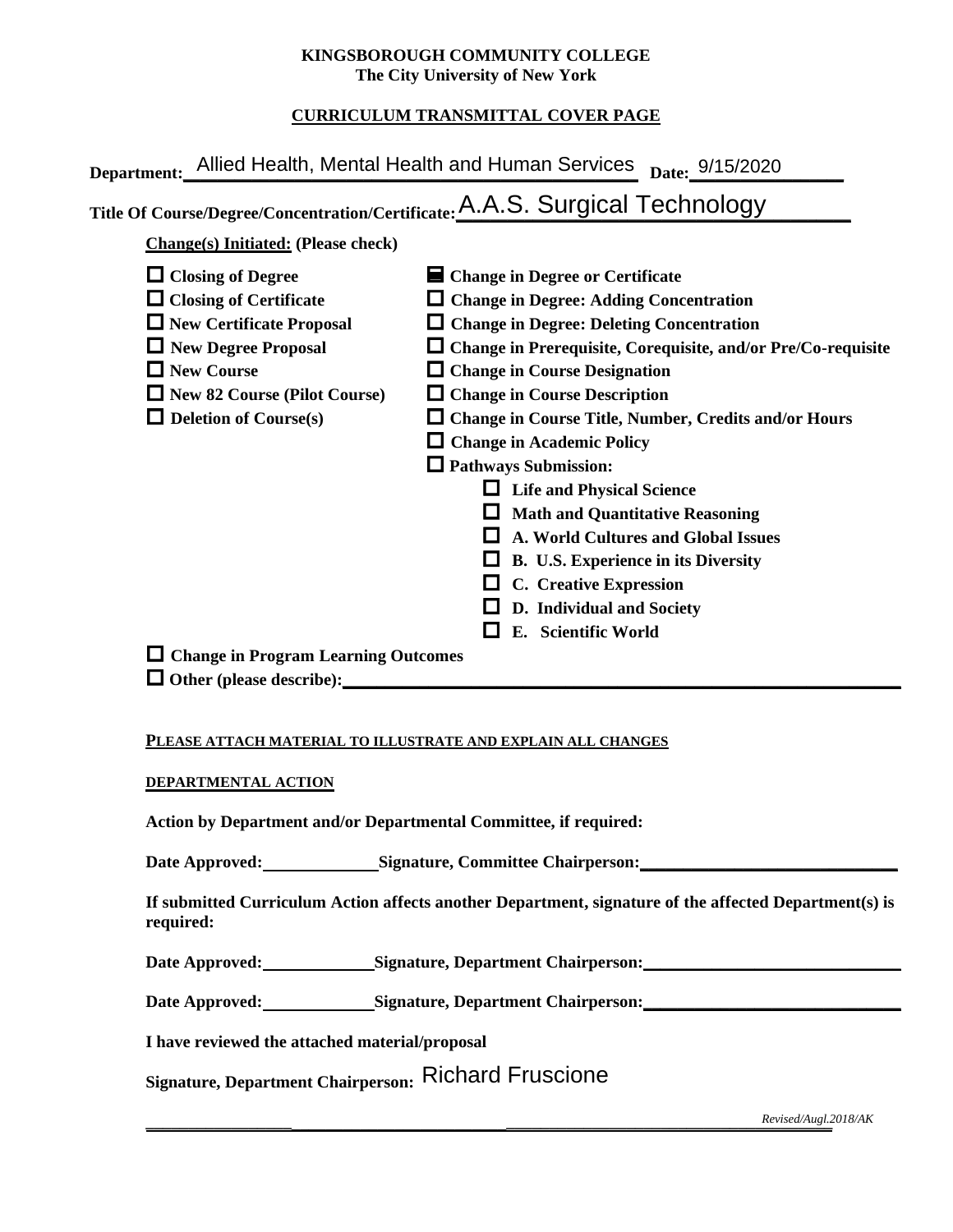| TO:   | FALL 2020 Curriculum Committee                                                           |
|-------|------------------------------------------------------------------------------------------|
| FROM: | Richard Fruscione, Chair, Department of Allied Health, Mental Health & Human<br>Services |
| DATE: | September $14, 2020$                                                                     |
| RE:   | Degree Changes for the A.A.S. Surgical Technology                                        |

The Department of Allied Health, Mental Health and Human Services is proposing degree changes for the A.A.S. in Surgical Technology

# **Changes:**

- 1. Under Flexible Core, Individual and Society (Group D) the **addition** of PHI 7600 Ethics and Morality in the Health Professions **and** SOC 3100 – Introduction to Sociology.
- 2. Under Flexible Core, Scientific World (Group E) the **addition** of PSY 1100 General Psychology.
- 3. Under Major Requirements, PHI 7600 Ethics and Morality in the Health Professions, is **deleted** and **relocated** under Flexible Core.

# **Rationale for Change:**

There is no reason to mandate that students select two courses, six credits, in Anthropology, Economics, History, or Political Science as part of their Flexible Core requirements. In review of the Surgical Technology program and preparedness of our students, it is believed that students would benefit most from enrolling in PSY 1100 – General Psychology and SOC 3100 – Introduction to Sociology. As PHI 7600 - Ethics and Morality in the Health Professions is a Pathways course, it made sense to move the course from the degree requirements to under the Flexible Core requirements.

The Kingsborough Community College Certified Surgical Technologist (CST) Bridge Program provides students who have the CST credential the opportunity to further their knowledge and education culminating in an Associate of Applied Science Degree in Surgical Technology. The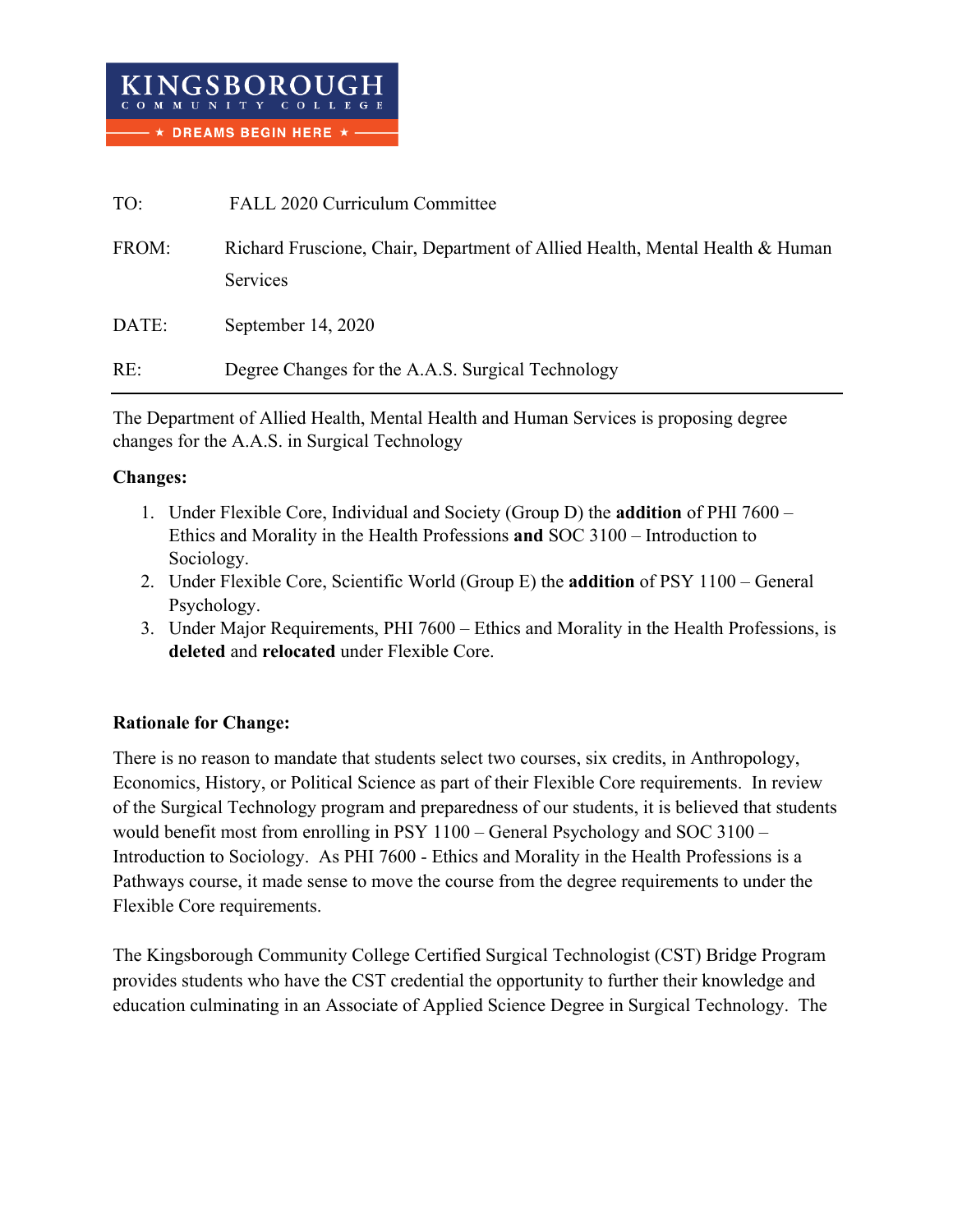Associate of Applied Science Degree is in line with the current recommendation of the professional body, the Association of Surgical Technologists, which recommends an A.A.S. degree to work in the field of Surgical Technology.

Additionally, The national accreditation requirements for Surgical Technology (CAAHEP) are changing such that as of August 1, 2021, all sponsoring institutions should award a minimum of an Associate's Degree at the completion of the program. More than half of all Certified Surgical Technologists (CSTs) do not have a transferable Associate's Degree. It is likely that there will be an increased preference for those that have A.A.S. degrees and the currently employed CSTs may earn more by earning their A.A.S. degree.

We believe the changes to the A.A.S. in Surgical Technology will make for a stronger and more prepared student while also attracting Certified Surgical Technologists (CSTs) who will be required to have an Associate Degree beginning August 2021.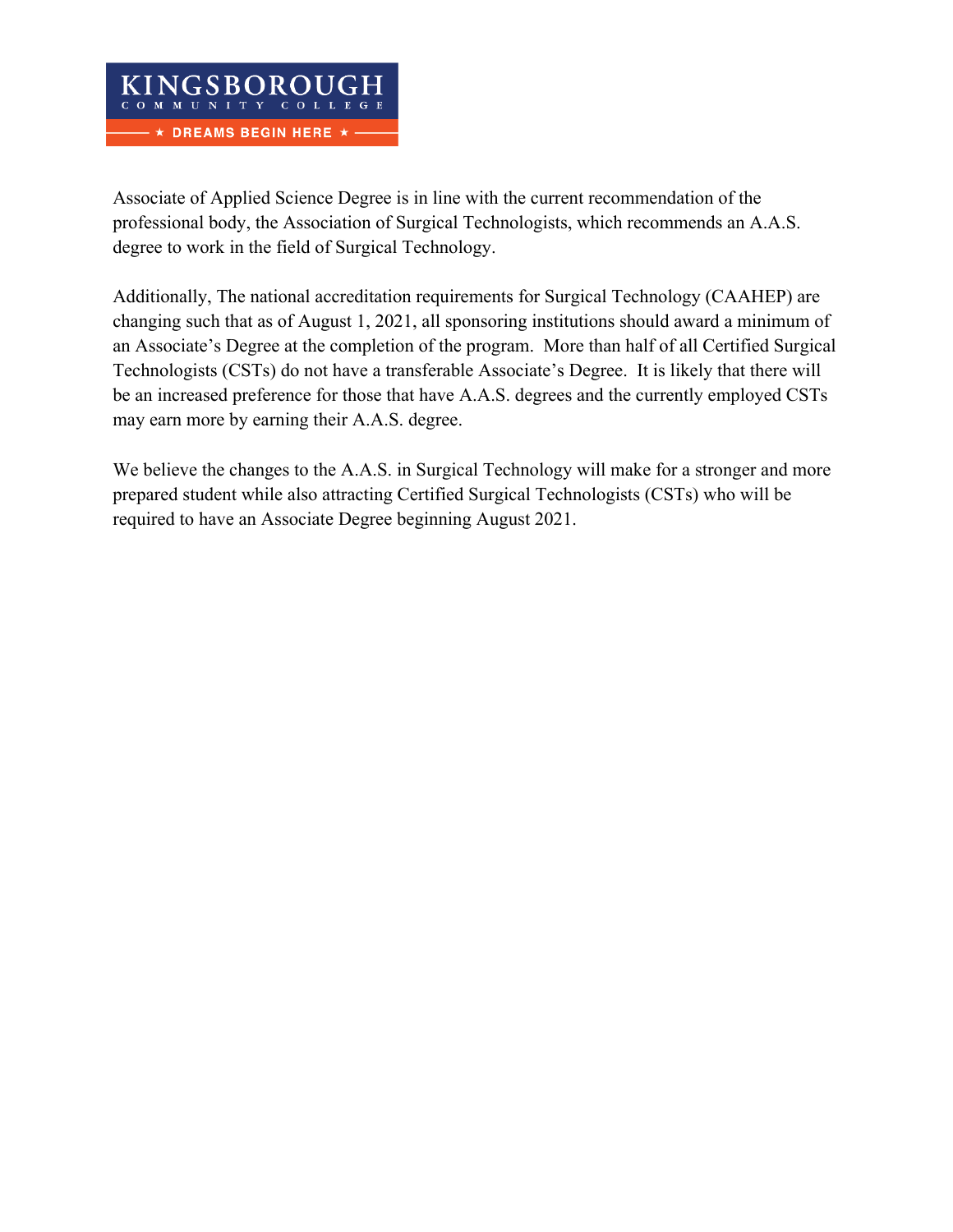| Add/Delete/Change | A.A.S. SURGICAL TECHNOLOGY                                                         |                                  |  |  |  |  |
|-------------------|------------------------------------------------------------------------------------|----------------------------------|--|--|--|--|
|                   | Department: Allied Health, Mental Health and Human Services                        |                                  |  |  |  |  |
|                   | <b>HEGIS: 5211.00</b>                                                              |                                  |  |  |  |  |
|                   | PROGRAM CODE: 29509                                                                |                                  |  |  |  |  |
|                   |                                                                                    |                                  |  |  |  |  |
|                   | <b>CUNY CORE</b>                                                                   | <b>CREDITS</b>                   |  |  |  |  |
|                   |                                                                                    |                                  |  |  |  |  |
|                   | <b>REQUIRED CORE: (4 Courses, 13 Credits)</b>                                      |                                  |  |  |  |  |
|                   | When Required Core courses are specified for a category, they are strongly         |                                  |  |  |  |  |
|                   | suggested and/or required for the major.                                           |                                  |  |  |  |  |
|                   | ENG 1200 - Composition I                                                           |                                  |  |  |  |  |
|                   | ENG 2400 - Composition II                                                          |                                  |  |  |  |  |
|                   | Mathematical and Quantitative Reasoning:                                           |                                  |  |  |  |  |
|                   | Life and Physical Sciences:                                                        |                                  |  |  |  |  |
|                   | BIO 1100 - Human Anatomy and Physiology I                                          |                                  |  |  |  |  |
|                   |                                                                                    |                                  |  |  |  |  |
| <b>CHANGE</b>     | <b>FLEXIBLE CORE:</b> (3 4 Courses, 40 13 Credits)                                 | $40 - 13$                        |  |  |  |  |
|                   | When Flexible Core Courses are specified for a category, they are required for the |                                  |  |  |  |  |
|                   | major. Two (2) courses for a total of six (6) credits from Groups A to D, selected |                                  |  |  |  |  |
| <b>CHANGE</b>     | from these disciplines, Anthropology, Economics, History, Political Science,       |                                  |  |  |  |  |
|                   | Psychology, or Sociology, with one (1) course per discipline (Group D and E is are |                                  |  |  |  |  |
|                   | satisfied by the courses shown):                                                   |                                  |  |  |  |  |
|                   |                                                                                    |                                  |  |  |  |  |
|                   | A. World Cultures and Global Issues                                                |                                  |  |  |  |  |
|                   | B. U.S. Experience In Its Diversity                                                |                                  |  |  |  |  |
|                   | C. Creative Expression                                                             |                                  |  |  |  |  |
|                   | D. Individual & Society                                                            |                                  |  |  |  |  |
| <b>ADD</b>        | PHI 7600 - Ethics and Morality in the Health Professions                           | $\overline{\mathbf{3}}$          |  |  |  |  |
| <b>ADD</b>        | SOC 3100 - Introduction to Sociology                                               | $\overline{3}$                   |  |  |  |  |
|                   | E. Scientific World                                                                |                                  |  |  |  |  |
|                   | BIO 1200 - Human Anatomy and Physiology II                                         | 4                                |  |  |  |  |
| <b>ADD</b>        | PSY 1100 - General Psychology                                                      | $\overline{3}$                   |  |  |  |  |
|                   |                                                                                    |                                  |  |  |  |  |
| <b>CHANGE</b>     | Major Requirements (43-12 Courses, 39 36 Credits):                                 | 39 36                            |  |  |  |  |
|                   | BIO 5100 - Microbiology in Health and Disease                                      | 4                                |  |  |  |  |
| <b>DELETE</b>     | PHI 7600 - Ethics and Morality in the Health Professions                           | $\overline{3}$                   |  |  |  |  |
|                   | ST 100 - Surgical Technology I                                                     | $\overline{3}$<br>$\overline{2}$ |  |  |  |  |
|                   | ST 200 - Surgical Technology II                                                    |                                  |  |  |  |  |
|                   | ST 300 - Surgical Technology III<br>ST 3P00 - Practicum I                          | 4<br>$\overline{2}$              |  |  |  |  |
|                   |                                                                                    | $\overline{3}$                   |  |  |  |  |
|                   | ST 400 - Surgical Procedures<br>ST 4P00 - Practicum II                             | $\overline{2}$                   |  |  |  |  |
|                   | ST 500 - Advanced Surgical Procedures                                              | 4                                |  |  |  |  |
|                   | ST 5P00 - Practicum III                                                            | $\overline{3}$                   |  |  |  |  |
|                   | ST 600 - Professional Strategies for the Surgical Technologist                     | $\overline{3}$                   |  |  |  |  |
|                   | ST 6P00 - Practicum IV                                                             | $\overline{3}$                   |  |  |  |  |
|                   | ST 4500 - Surgical Pharmacology                                                    | 3                                |  |  |  |  |
|                   |                                                                                    |                                  |  |  |  |  |
|                   | <b>ELECTIVES:</b>                                                                  | $\overline{2}$                   |  |  |  |  |
|                   | 2 credits sufficient to total 64 credits for the degree.                           |                                  |  |  |  |  |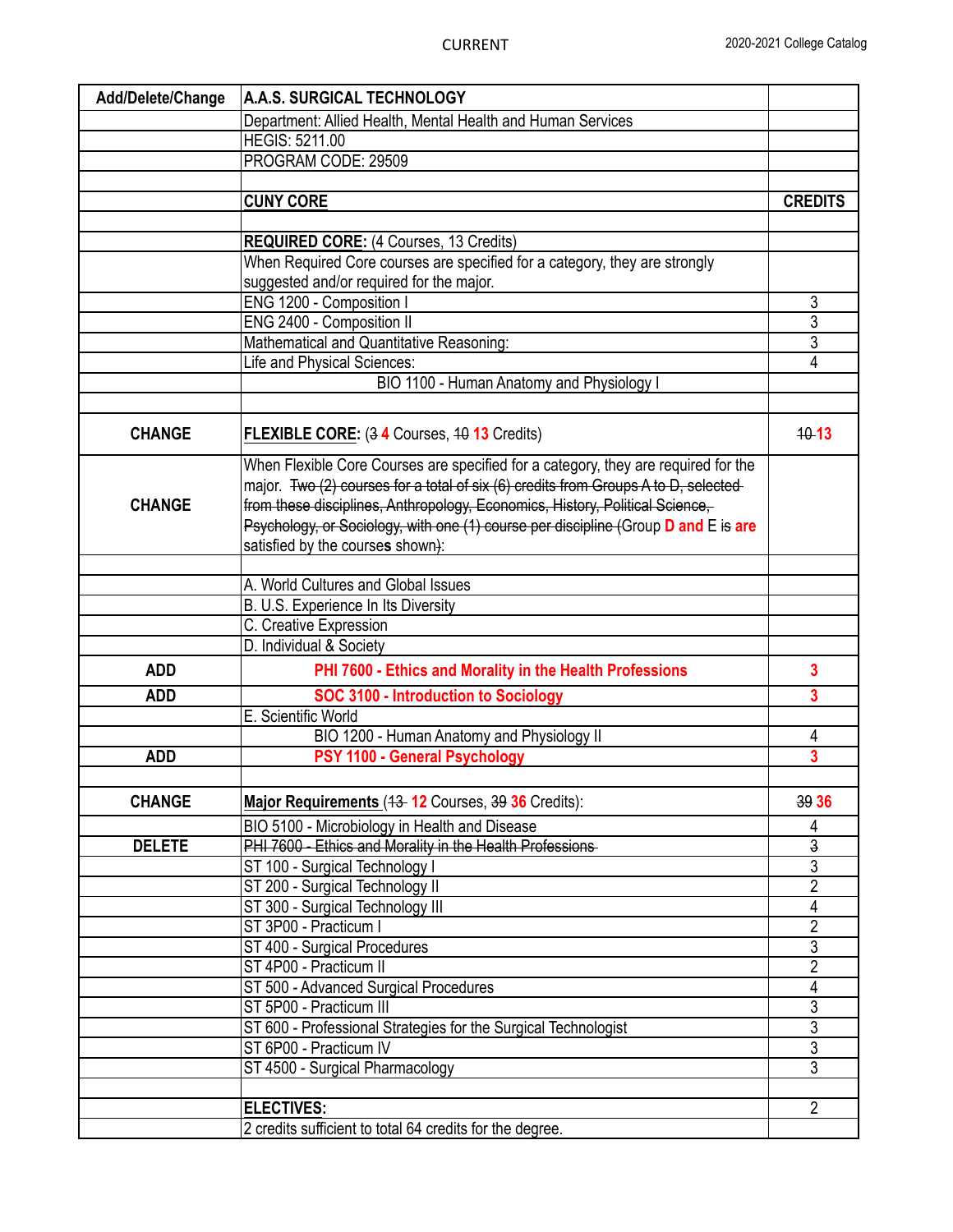|            | <b>TOTAL:</b>                                                                                                                                                                                                                                                                                                                                                                                                                      | 64 |
|------------|------------------------------------------------------------------------------------------------------------------------------------------------------------------------------------------------------------------------------------------------------------------------------------------------------------------------------------------------------------------------------------------------------------------------------------|----|
|            |                                                                                                                                                                                                                                                                                                                                                                                                                                    |    |
|            | *This program has a waiver to require particular courses in the Common Core,<br>otherwise more than the minimum credits for the degree may be necessary.                                                                                                                                                                                                                                                                           |    |
| <b>ADD</b> | <b>NOTE:</b>                                                                                                                                                                                                                                                                                                                                                                                                                       |    |
|            | The Certified Surgical Technologist (CST™) to Associate of Applied Science<br>(AAS) Bridge Program is designed specifically for the practicing CST™.<br>Active Certified Surgical Technologist's receive credit for ST 100, ST 200, ST<br>300, ST 3P00, ST 400, ST 4P00, ST 500, ST 5P00, ST 600, ST 6P00, and ST<br>4500 (32 credits), and will complete and 32-credits of General Education and<br><b>Elective requirements.</b> |    |
|            |                                                                                                                                                                                                                                                                                                                                                                                                                                    |    |
|            |                                                                                                                                                                                                                                                                                                                                                                                                                                    |    |
|            |                                                                                                                                                                                                                                                                                                                                                                                                                                    |    |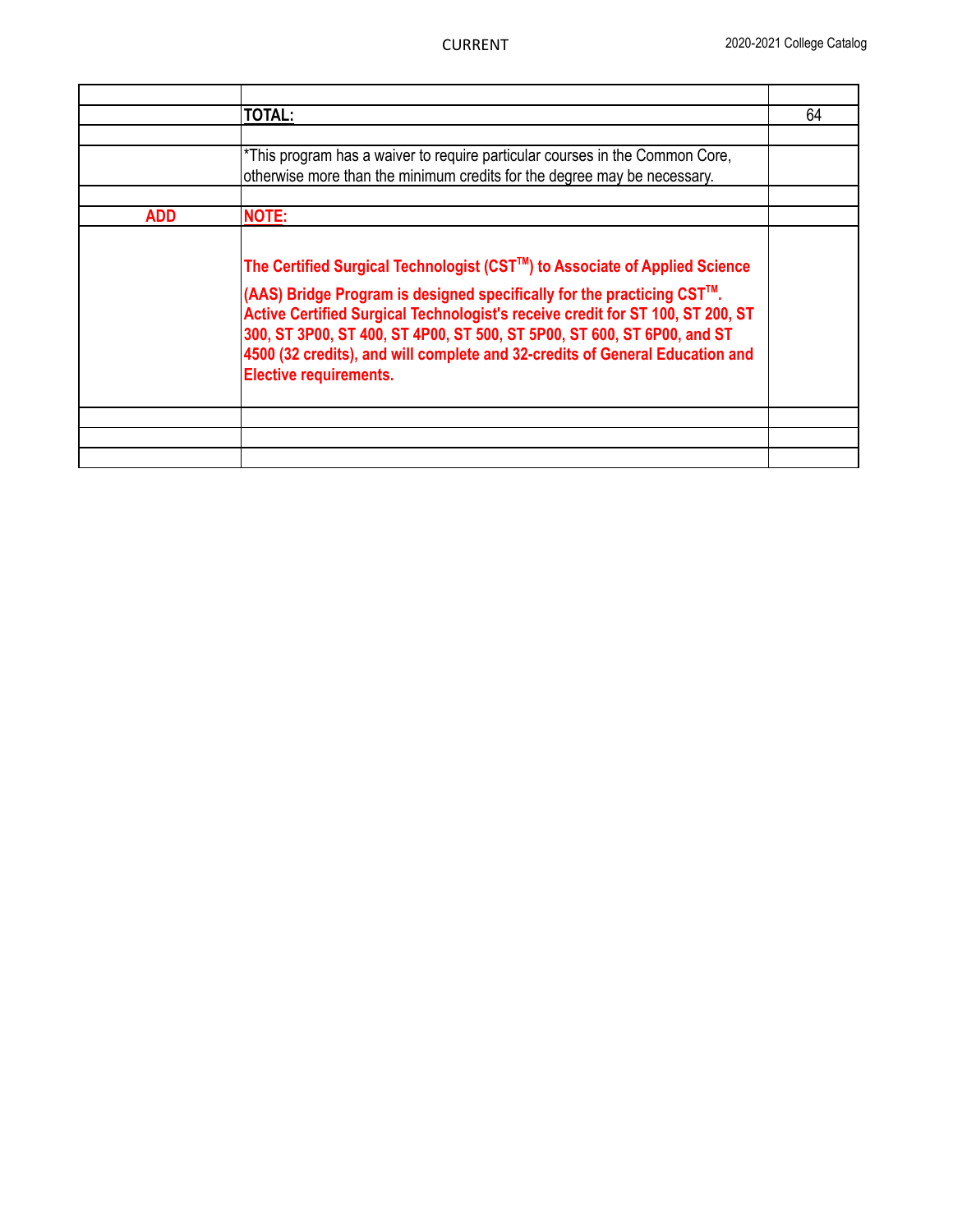| Add/Delete/Change | A.A.S. SURGICAL TECHNOLOGY                                                         |                                  |  |  |  |  |  |
|-------------------|------------------------------------------------------------------------------------|----------------------------------|--|--|--|--|--|
|                   | Department: Allied Health, Mental Health and Human Services                        |                                  |  |  |  |  |  |
|                   | <b>HEGIS: 5211.00</b>                                                              |                                  |  |  |  |  |  |
|                   | PROGRAM CODE: 29509                                                                |                                  |  |  |  |  |  |
|                   |                                                                                    |                                  |  |  |  |  |  |
|                   | <b>CUNY CORE</b>                                                                   | <b>CREDITS</b>                   |  |  |  |  |  |
|                   |                                                                                    |                                  |  |  |  |  |  |
|                   | <b>REQUIRED CORE:</b> (4 Courses, 13 Credits)                                      |                                  |  |  |  |  |  |
|                   | When Required Core courses are specified for a category, they are strongly         |                                  |  |  |  |  |  |
|                   | suggested and/or required for the major.                                           |                                  |  |  |  |  |  |
|                   | ENG 1200 - Composition I                                                           | 3                                |  |  |  |  |  |
|                   | ENG 2400 - Composition II                                                          | $\overline{3}$                   |  |  |  |  |  |
|                   | Mathematical and Quantitative Reasoning:                                           | $\overline{3}$<br>$\overline{4}$ |  |  |  |  |  |
|                   | Life and Physical Sciences:                                                        |                                  |  |  |  |  |  |
|                   | BIO 1100 - Human Anatomy and Physiology I                                          |                                  |  |  |  |  |  |
|                   |                                                                                    |                                  |  |  |  |  |  |
|                   | <b>FLEXIBLE CORE: (4 Courses, 13 Credits)</b>                                      | 13                               |  |  |  |  |  |
|                   | When Flexible Core Courses are specified for a category, they are required for the |                                  |  |  |  |  |  |
|                   | major. Group <b>D and E are</b> satisfied by the courses shown:                    |                                  |  |  |  |  |  |
|                   |                                                                                    |                                  |  |  |  |  |  |
|                   | A. World Cultures and Global Issues                                                |                                  |  |  |  |  |  |
|                   | B. U.S. Experience In Its Diversity                                                |                                  |  |  |  |  |  |
|                   | C. Creative Expression                                                             |                                  |  |  |  |  |  |
|                   | D. Individual & Society                                                            |                                  |  |  |  |  |  |
|                   | PHI 7600 - Ethics and Morality in the Health Professions                           | 3                                |  |  |  |  |  |
|                   | <b>SOC 3100 - Introduction to Sociology</b>                                        | 3                                |  |  |  |  |  |
|                   | E. Scientific World                                                                |                                  |  |  |  |  |  |
|                   | BIO 1200 - Human Anatomy and Physiology II                                         | 4                                |  |  |  |  |  |
|                   | PSY 1100 - General Psychology                                                      | $\overline{3}$                   |  |  |  |  |  |
|                   |                                                                                    |                                  |  |  |  |  |  |
|                   | Major Requirements (12 Courses, 36 Credits):                                       | 36                               |  |  |  |  |  |
|                   | BIO 5100 - Microbiology in Health and Disease                                      | 4                                |  |  |  |  |  |
|                   | ST 100 - Surgical Technology I                                                     | 3                                |  |  |  |  |  |
|                   | ST 200 - Surgical Technology II                                                    | $\overline{2}$                   |  |  |  |  |  |
|                   | ST 300 - Surgical Technology III                                                   | 4                                |  |  |  |  |  |
|                   | ST 3P00 - Practicum I                                                              | $\overline{2}$                   |  |  |  |  |  |
|                   | ST 400 - Surgical Procedures                                                       | $\overline{3}$                   |  |  |  |  |  |
|                   | ST 4P00 - Practicum II                                                             | $\overline{2}$                   |  |  |  |  |  |
|                   | ST 500 - Advanced Surgical Procedures                                              | 4                                |  |  |  |  |  |
|                   | ST 5P00 - Practicum III                                                            | $\overline{3}$                   |  |  |  |  |  |
|                   | ST 600 - Professional Strategies for the Surgical Technologist                     | $\overline{3}$                   |  |  |  |  |  |
|                   | ST 6P00 - Practicum IV                                                             | $\overline{3}$                   |  |  |  |  |  |
|                   | ST 4500 - Surgical Pharmacology                                                    | $\overline{3}$                   |  |  |  |  |  |
|                   | <b>ELECTIVES:</b>                                                                  | $\overline{2}$                   |  |  |  |  |  |
|                   | 2 credits sufficient to total 64 credits for the degree.                           |                                  |  |  |  |  |  |
|                   |                                                                                    |                                  |  |  |  |  |  |
|                   | <b>TOTAL:</b>                                                                      | 64                               |  |  |  |  |  |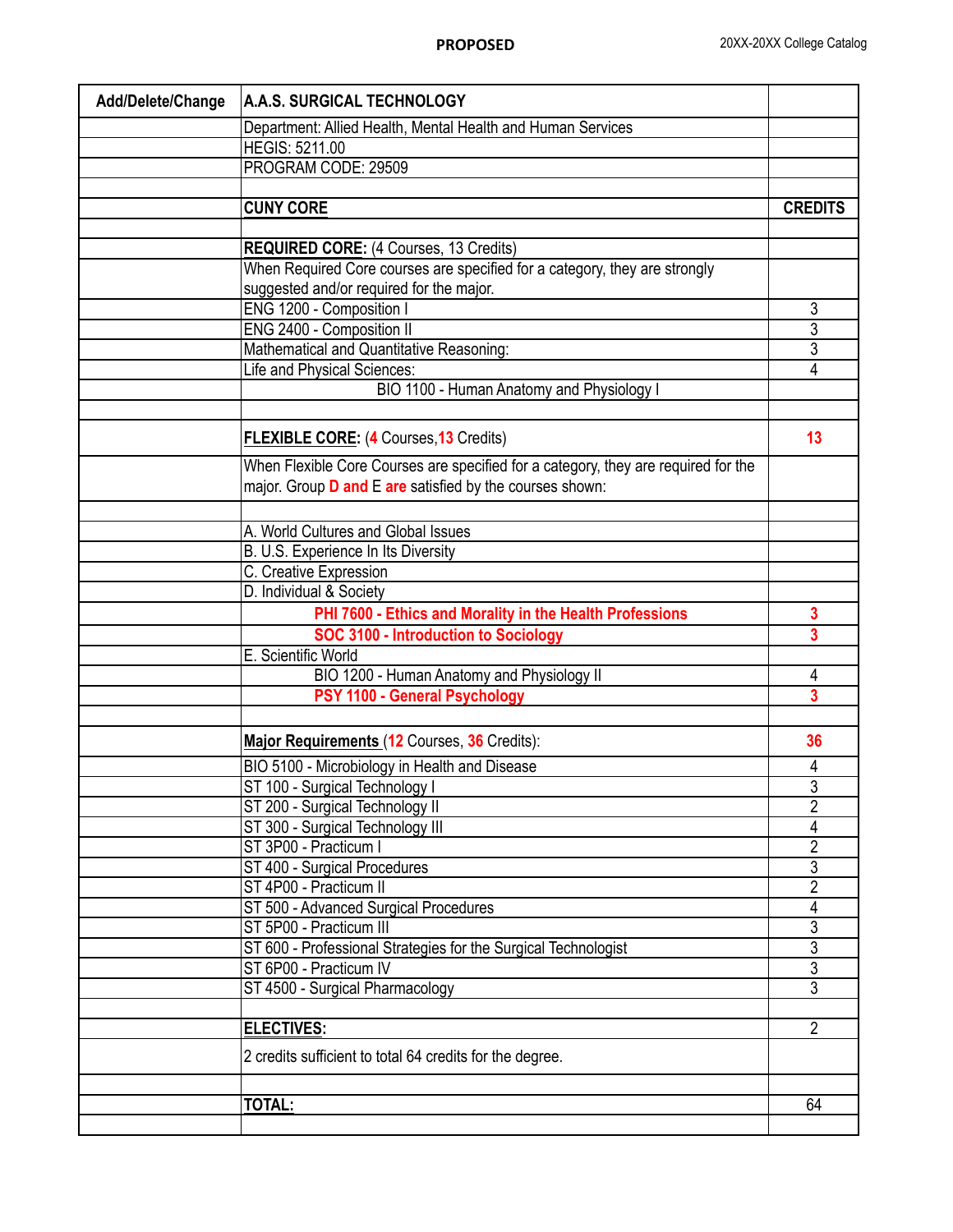| *This program has a waiver to require particular courses in the Common Core,<br>otherwise more than the minimum credits for the degree may be necessary.                                                                                                                                                                                                                                                                       |  |
|--------------------------------------------------------------------------------------------------------------------------------------------------------------------------------------------------------------------------------------------------------------------------------------------------------------------------------------------------------------------------------------------------------------------------------|--|
| <b>NOTE:</b>                                                                                                                                                                                                                                                                                                                                                                                                                   |  |
| The Certified Surgical Technologist (CST™) to Associate of Applied Science<br>(AAS) Bridge Program is designed specifically for the practicing CST™.<br>Active Certified Surgical Technologist's receive credit for ST 100, ST 200, ST<br>300, ST 3P00, ST 400, ST 4P00, ST 500, ST 5P00, ST 600, ST 6P00, and ST<br>4500 (32 credits), and will complete 32-credits of General Education and<br><b>Elective requirements.</b> |  |
|                                                                                                                                                                                                                                                                                                                                                                                                                                |  |
|                                                                                                                                                                                                                                                                                                                                                                                                                                |  |
|                                                                                                                                                                                                                                                                                                                                                                                                                                |  |
|                                                                                                                                                                                                                                                                                                                                                                                                                                |  |